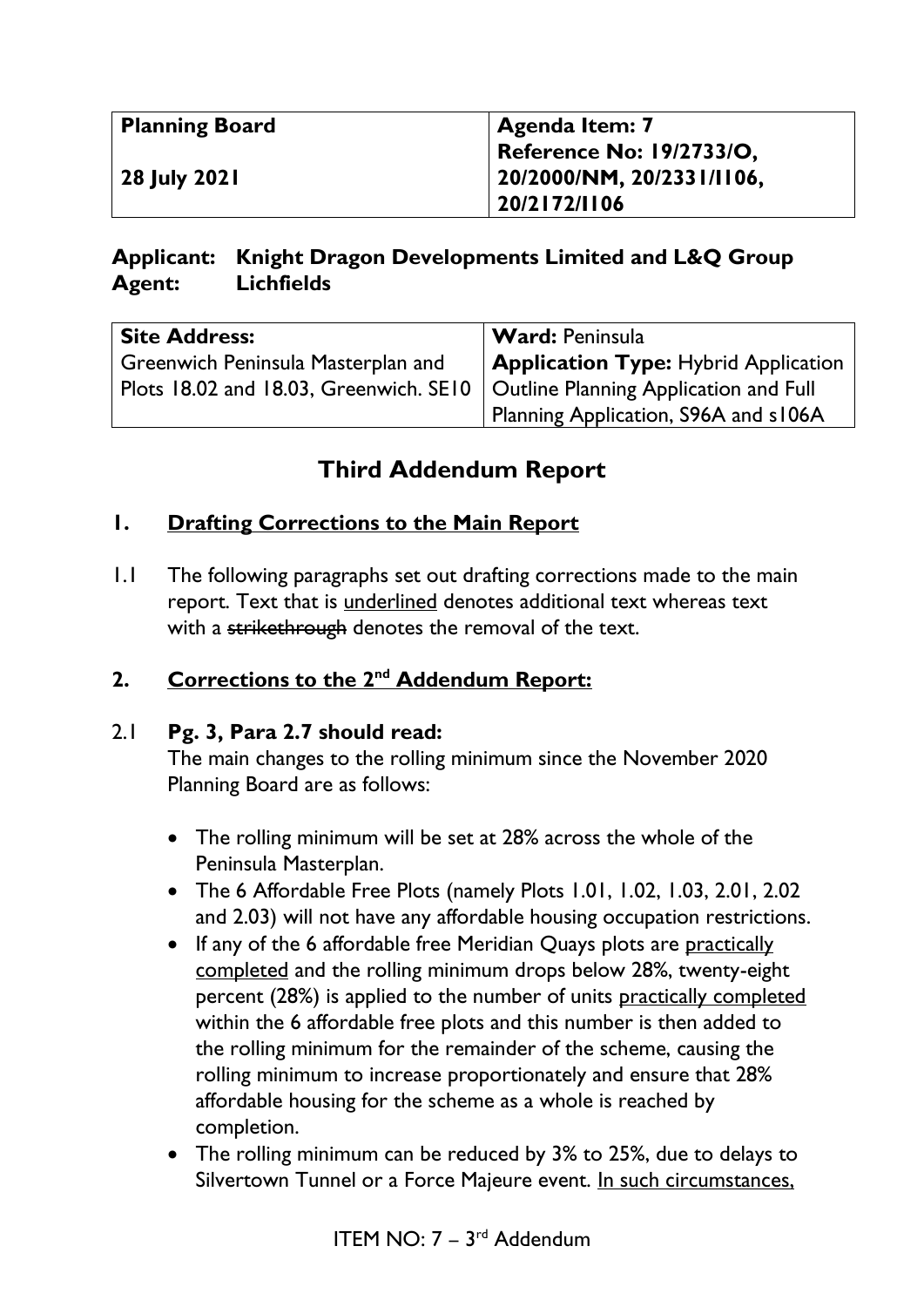- a. the Developer will notify the Council that it will be unable to comply with 28% requirement and provide details on the plots and number of affordable housing units which will be affected by such delay or event;
- b. The Council and the GLA (in its capacity as landowner) agree in writing within 20 days (or it has been determined by an expert) taking into account the Developers indicative proposals for the delivery of AH across the site confirm that such adjustment is justified; and the period for which it is reasonable and appropriate, having regard to the extent of the delay, for such adjustment to apply.
- The rolling min can drop beyond 25% for Force Majeure events subject to the same approval procedure set out in a and b above but no more than 25% for Silvertown Tunnel.

## **3. Correction to the Amendments to the Heads of Terms**

#### 3.1 **Pg. 7 Para 5.1 should read**:

| <b>Clause/Contribution</b> | Details/Amount                                        |
|----------------------------|-------------------------------------------------------|
| Rolling Min. of            | Rolling Minimum of 28% is maintained as the site is   |
| <b>Affordable Housing</b>  | developed with the exception of the 6 affordable      |
|                            | free plots on Meridian Quays (namely Plots 1.01,      |
|                            | 1.02, 1.03, 2.01, 2.02 and 2.03). If any of the 6     |
|                            | affordable free Meridian Quays plots are occupied,    |
|                            | 28% is applied to the number of units practically     |
|                            | completed and this number is then added to the        |
|                            | rolling minimum for the remainder of the scheme,      |
|                            | causing the rolling minimum to increase               |
|                            | proportionately depending on when these 6             |
|                            | Meridian Quay plots are delivered. This can fall by   |
|                            | 3% to 25% in the event there are delays to the        |
|                            | Silvertown Tunnel or a Force Majeure event that       |
|                            | directly impact on the delivery of specific plots.    |
|                            | The rolling minimum can be reduced by 3% to           |
|                            | 25%, due to delays to Silvertown Tunnel or a          |
|                            | Force Majeure event. In such circumstances,           |
|                            | a) the Developer will notify the Council that it will |
|                            | be unable to comply with 28% requirement and          |
|                            | provide details on the plots and number of            |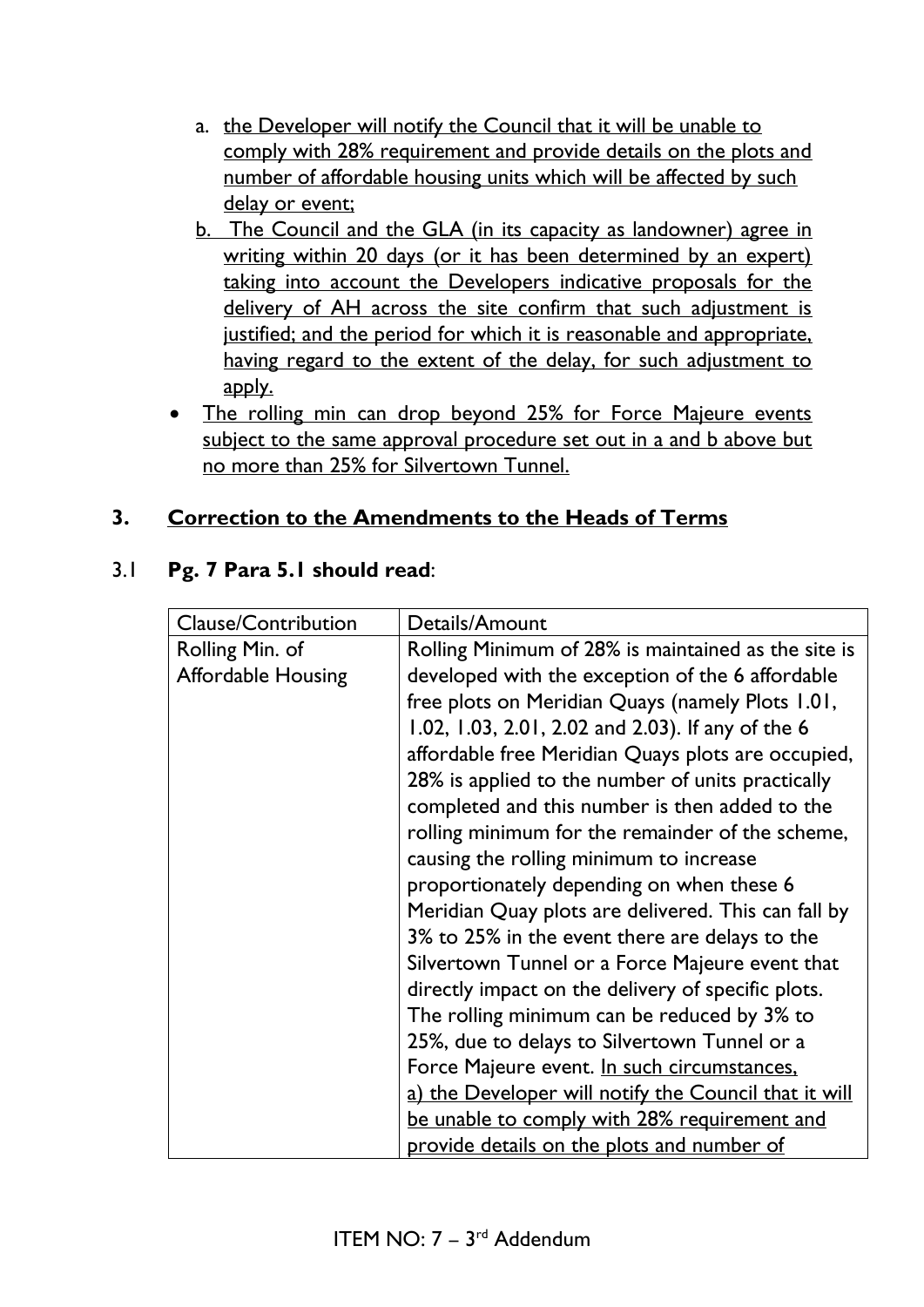|                            | affordable housing units which will be affected by    |
|----------------------------|-------------------------------------------------------|
|                            | such delay or event.                                  |
|                            | b) The Council and the GLA (in its capacity as        |
|                            | landowner) agree in writing within 20 days (or it has |
|                            | been determined by an expert) taking into account     |
|                            | the Developer's proposals for the delivery of AH      |
|                            | across the site confirm that such adjustment is       |
|                            | justified; and the period for which it is reasonable  |
|                            | and appropriate, having regard to the extent of the   |
|                            | delay, for such adjustment to apply.                  |
|                            | The rolling min can drop beyond 25% for Force         |
|                            | Majeure events subject to the same approval           |
|                            | procedure set out in a and b above but no more        |
|                            | than 25% for Silvertown Tunnel.                       |
|                            | An enforcement cascade if the rolling minimum is      |
|                            | not complied with.                                    |
| 6 Affordable free plot in  | Carry over from the 2015 s106 legal agreement: •      |
| MQ. (namely Plots 1.01,    | No requirement for affordable housing on the 6        |
| 1.02, 1.03, 2.01, 2.02 and | Affordable Free MQ plots. • No affordable housing     |
| $(2.03)$ .                 | occupation restrictions.                              |

## **4. Objection from a Local Resident**

- 4.1 An additional objection was received on the  $21^{st}$  July 2021, following the resolution to grant at Planning Board in November 2020. A summary of the comment and Officers comments are noted before. This should be read in conjunction with Section 6.7 of the Main Report.
- 4.2 The number of objections reported in the previous Planning Board report was 12, the below takes the total to 13 objections.

| <b>Summary of Comments</b>                                                                                                  | <b>Officers comments</b>                                                                                                                      |
|-----------------------------------------------------------------------------------------------------------------------------|-----------------------------------------------------------------------------------------------------------------------------------------------|
| • The 30-storey block at Plots<br>18.02 and 18.03 will block<br>views of Canary Wharf for<br>several existing blocks in the | • Loss of views is not a material<br>planning consideration.<br>Notwithstanding this, the application<br>site already has outline consent for |
| area<br>• The construction of the 30-<br>storey block will reduce the<br>value of existing properties                       | up to 100m on Plot 18.02 and 75m<br>on Plot 18.03 under the 2015 and<br>therefore the principle of tall                                       |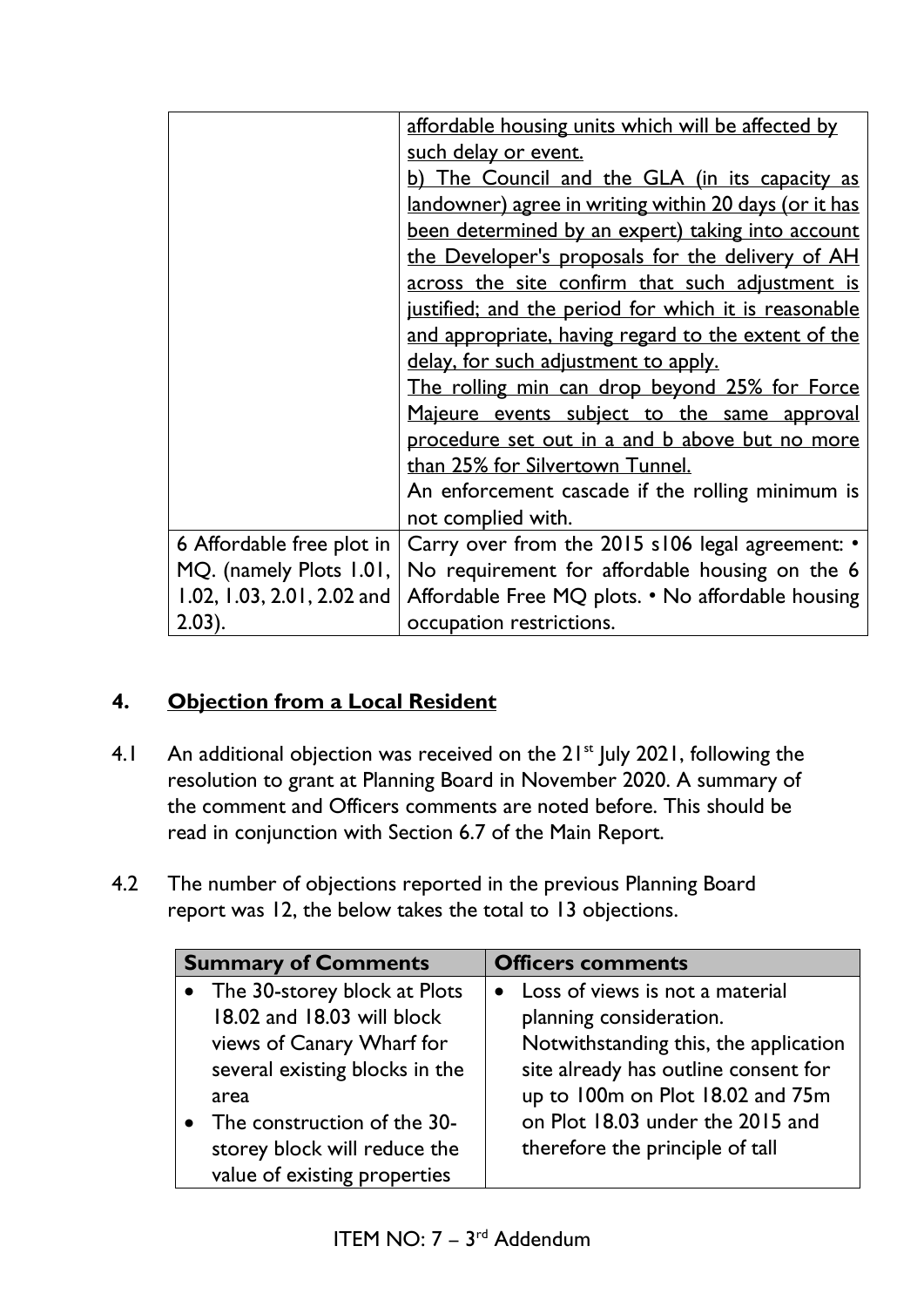| The bulk and size of the      |           | buildings in this location has already  |
|-------------------------------|-----------|-----------------------------------------|
| proposal will be obtrusive to |           | been accepted.                          |
| residents                     | $\bullet$ | Impact on value of properties is not    |
|                               |           | a material planning consideration       |
|                               |           | The size of the buildings is consistent |
|                               |           | with the 2015 outline planning          |
|                               |           | consent, which allows for up to         |
|                               |           | 100m on Plot 18.02 and 75m on Plot      |
|                               |           | 18.03. In regard to surrounding         |
|                               |           | properties, the north of the site has   |
|                               |           | not yet been delivered and forms        |
|                               |           | plot 17.04 of the masterplan; the       |
|                               |           | properties to the east are on the       |
|                               |           | opposite side of central park with      |
|                               |           | the closest property being 68m          |
|                               |           | away; to the west is St Mary            |
|                               |           | Magdalene School and therefore no       |
|                               |           | residential properties are affected;    |
|                               |           | and to the South are properties in      |
|                               |           | GMV Phase 1 and 2, which are the        |
|                               |           | closest residential properties,         |
|                               |           | although are around 30m from the        |
|                               |           | application site. The tallest elements  |
|                               |           | of the proposal are located to the      |
|                               |           | north of each respective plot, with     |
|                               |           | the building heights reducing onto      |
|                               |           | John Harrison Way to be in line with    |
|                               |           | that of GMV Phase 1 and 2. It is        |
|                               |           | considered the proposal will not        |
|                               |           | result in an overbearing impact on      |
|                               |           | existing neighbouring dwellings for     |
|                               |           | these reasons.                          |

## **5. National Planning Policy Framework (NPPF) and National Model Design Code**

5.1 Since the assessment of the application by Members on the  $17<sup>th</sup>$ November 2020, a revised version of the NPPF was published on the 20<sup>th</sup> July 2021. In addition to this, Central government also published the National Model Design Code (20<sup>th</sup> July 2021).